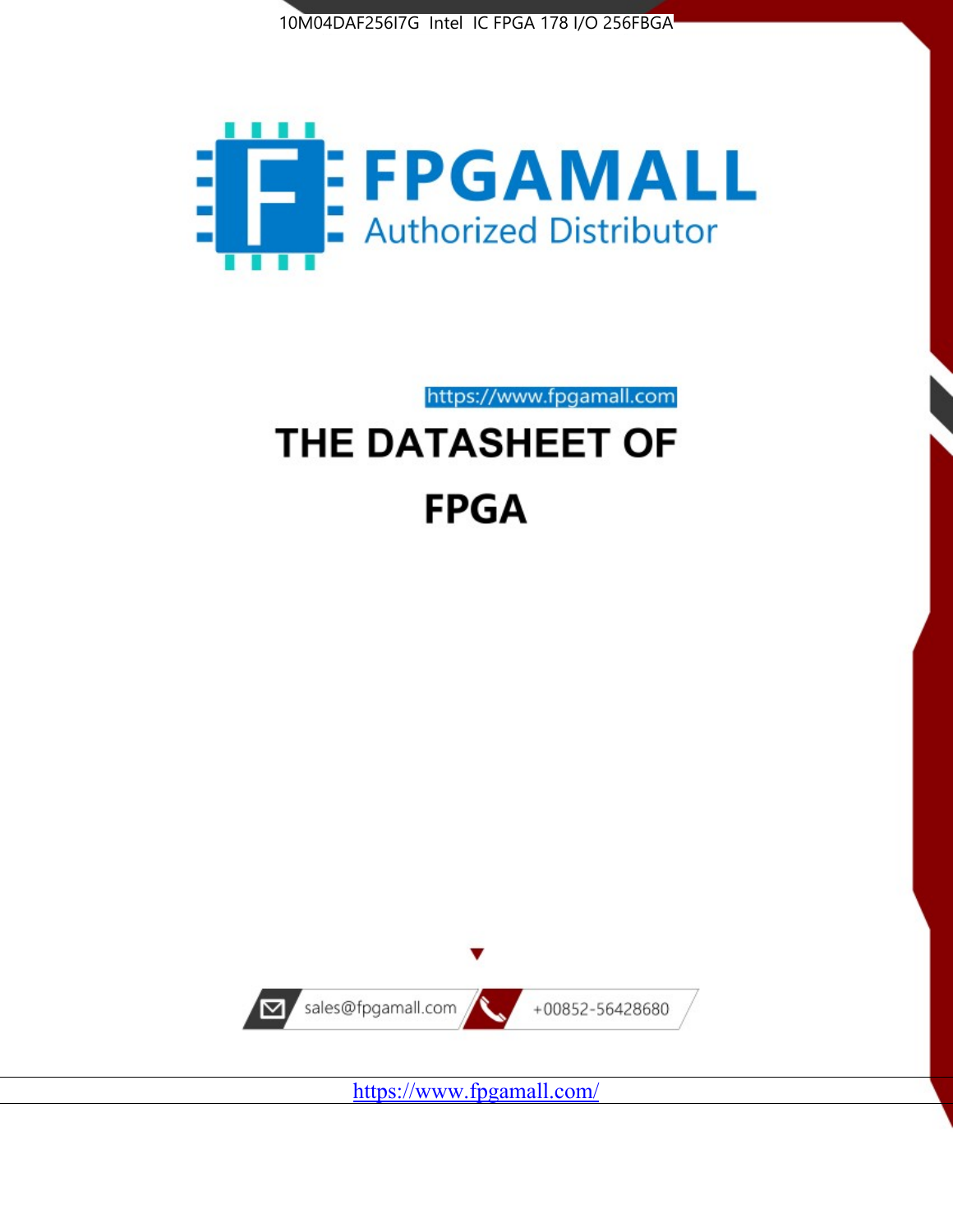10M04DAF256I7G Intel IC FPGA 178 I/O 256FBGA



## **Intel® MAX® 10 FPGA Device Overview**



**M10-OVERVIEW | 2017.12.15** Latest document on the web: **[PDF](https://www.altera.com/en_US/pdfs/literature/hb/max-10/m10_overview.pdf)** | **[HTML](https://www.altera.com/documentation/myt1396938463674.html)**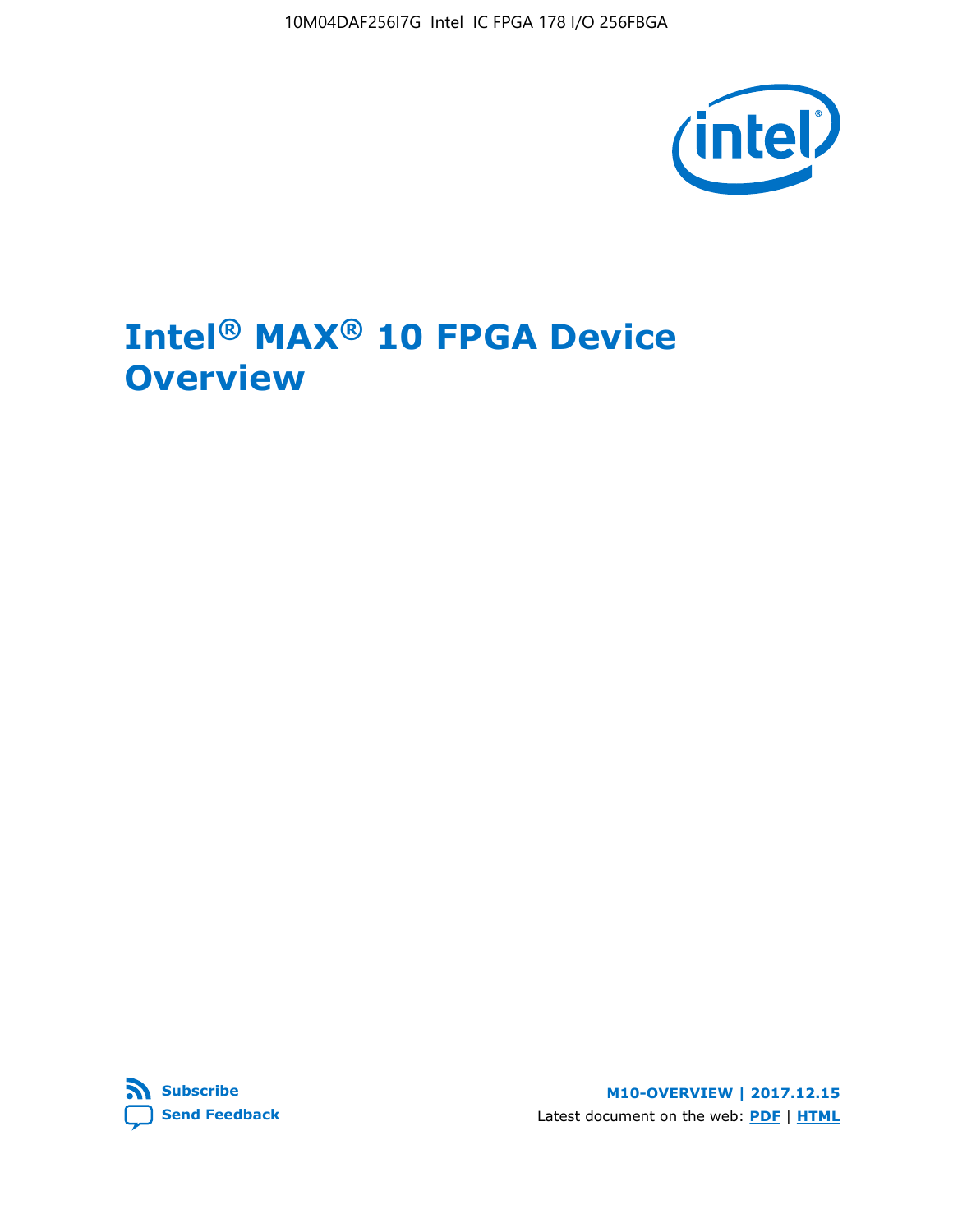

## **Contents**

| Intel® MAX® 10 FPGA Device Overview……………………………………………………………………………3  |  |
|--------------------------------------------------------------------|--|
|                                                                    |  |
|                                                                    |  |
|                                                                    |  |
|                                                                    |  |
|                                                                    |  |
|                                                                    |  |
|                                                                    |  |
|                                                                    |  |
|                                                                    |  |
|                                                                    |  |
|                                                                    |  |
|                                                                    |  |
|                                                                    |  |
|                                                                    |  |
|                                                                    |  |
|                                                                    |  |
|                                                                    |  |
|                                                                    |  |
|                                                                    |  |
| Document Revision History for Intel MAX 10 FPGA Device Overview 13 |  |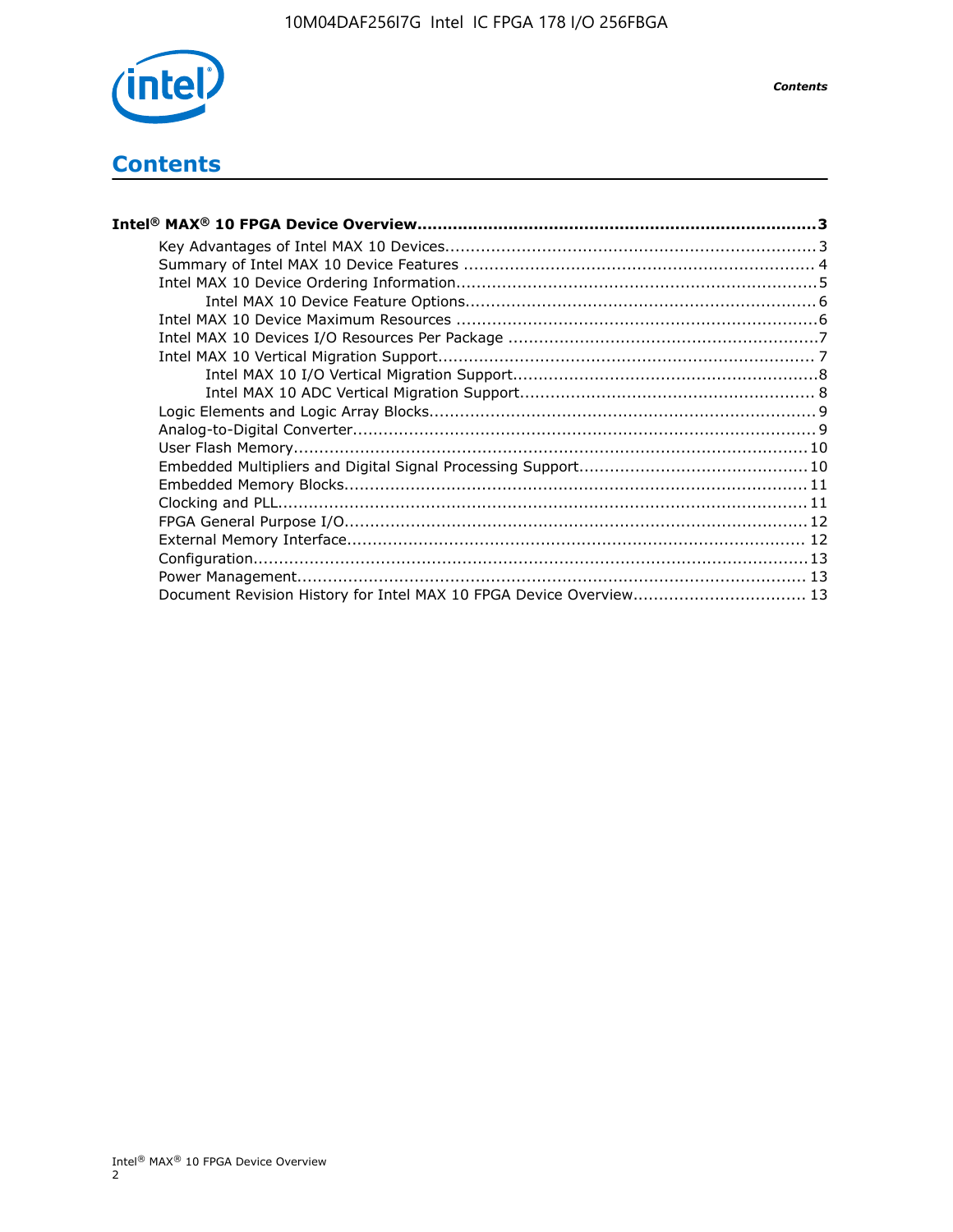

## **Intel® MAX® 10 FPGA Device Overview**

Intel® MAX® 10 devices are single-chip, non-volatile low-cost programmable logic devices (PLDs) to integrate the optimal set of system components.

The highlights of the Intel MAX 10 devices include:

- Internally stored dual configuration flash
- User flash memory
- Instant on support
- Integrated analog-to-digital converters (ADCs)
- Single-chip Nios II soft core processor support

Intel MAX 10 devices are the ideal solution for system management, I/O expansion, communication control planes, industrial, automotive, and consumer applications.

#### **Related Links**

[Intel MAX 10 FPGA Device Datasheet](https://www.altera.com/documentation/mcn1397700832153.html#mcn1397643748870)

## **Key Advantages of Intel MAX 10 Devices**

#### **Table 1. Key Advantages of Intel MAX 10 Devices**

| <b>Advantage</b>               | <b>Supporting Feature</b>                                                                                                                                                                                  |  |  |  |
|--------------------------------|------------------------------------------------------------------------------------------------------------------------------------------------------------------------------------------------------------|--|--|--|
| Simple and fast configuration  | Secure on-die flash memory enables device configuration in less than 10 ms                                                                                                                                 |  |  |  |
| Flexibility and integration    | Single device integrating PLD logic, RAM, flash memory, digital signal<br>processing (DSP), ADC, phase-locked loop (PLL), and I/Os<br>Small packages available from 3 mm $\times$ 3 mm                     |  |  |  |
| Low power                      | Sleep mode—significant standby power reduction and resumption in less than<br>$1 \text{ ms}$<br>Longer battery life-resumption from full power-off in less than 10 ms                                      |  |  |  |
| 20-year-estimated life cycle   | Built on TSMC's 55 nm embedded flash process technology                                                                                                                                                    |  |  |  |
| High productivity design tools | Intel Quartus <sup>®</sup> Prime Lite edition (no cost license)<br>Platform Designer (Standard) system integration tool<br>DSP Builder for Intel FPGAs<br>Nios <sup>®</sup> II Embedded Design Suite (EDS) |  |  |  |

Intel Corporation. All rights reserved. Intel, the Intel logo, Altera, Arria, Cyclone, Enpirion, MAX, Nios, Quartus and Stratix words and logos are trademarks of Intel Corporation or its subsidiaries in the U.S. and/or other countries. Intel warrants performance of its FPGA and semiconductor products to current specifications in accordance with Intel's standard warranty, but reserves the right to make changes to any products and services at any time without notice. Intel assumes no responsibility or liability arising out of the application or use of any information, product, or service described herein except as expressly agreed to in writing by Intel. Intel customers are advised to obtain the latest version of device specifications before relying on any published information and before placing orders for products or services. \*Other names and brands may be claimed as the property of others.

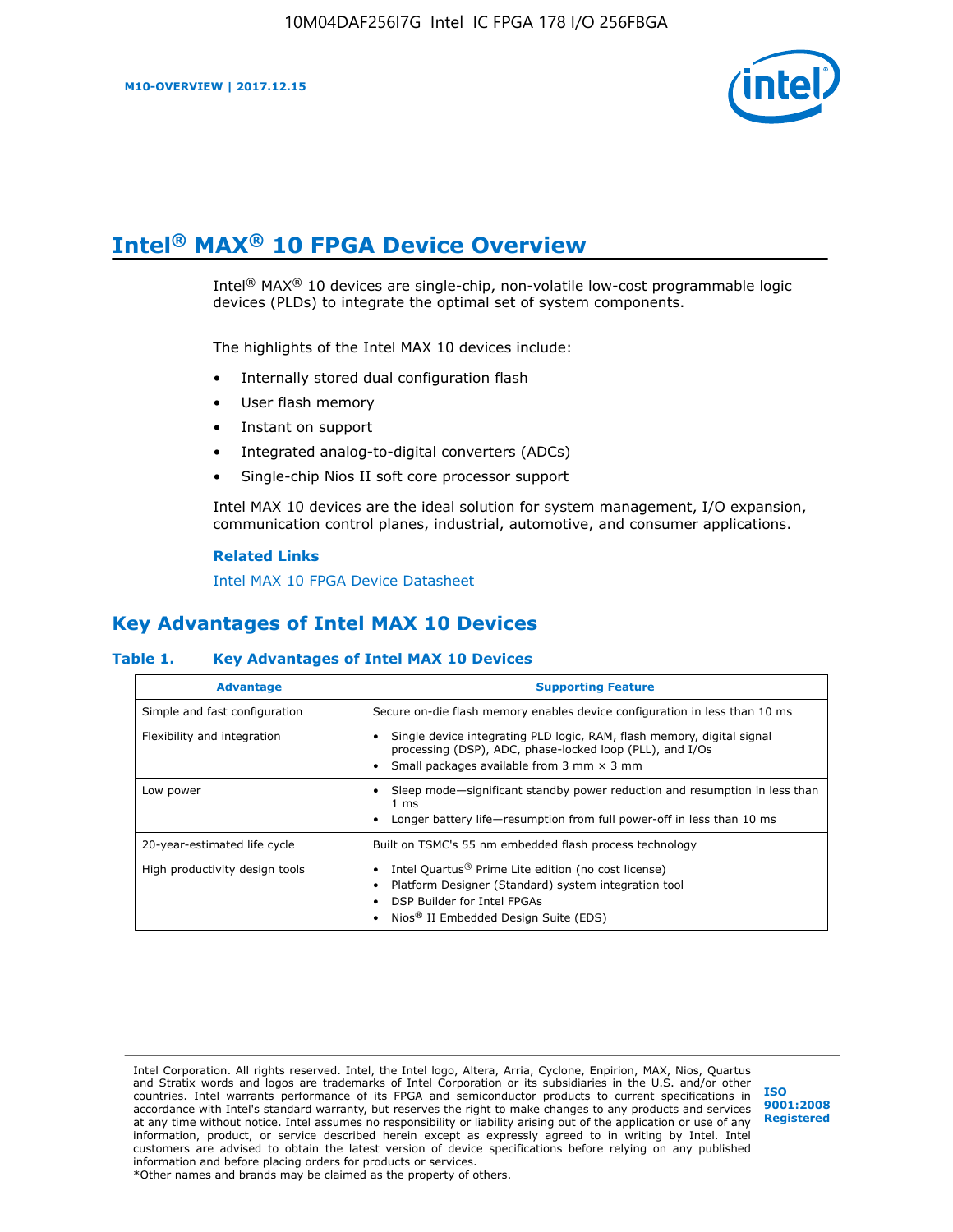

## **Summary of Intel MAX 10 Device Features**

## **Table 2. Summary of Features for Intel MAX 10 Devices**

| <b>Feature</b>                       | <b>Description</b>                                                                                                                                                                                                                                                               |
|--------------------------------------|----------------------------------------------------------------------------------------------------------------------------------------------------------------------------------------------------------------------------------------------------------------------------------|
| Technology                           | 55 nm TSMC Embedded Flash (Flash + SRAM) process technology                                                                                                                                                                                                                      |
| Packaging                            | Low cost, small form factor packages-support multiple packaging<br>technologies and pin pitches<br>Multiple device densities with compatible package footprints for seamless<br>migration between different device densities<br>RoHS6-compliant                                  |
| Core architecture                    | 4-input look-up table (LUT) and single register logic element (LE)<br>$\bullet$<br>LEs arranged in logic array block (LAB)<br>$\bullet$<br>Embedded RAM and user flash memory<br>Clocks and PLLs<br>$\bullet$<br>Embedded multiplier blocks<br>$\bullet$<br>General purpose I/Os |
| Internal memory blocks               | M9K-9 kilobits (Kb) memory blocks<br>$\bullet$<br>Cascadable blocks to create RAM, dual port, and FIFO functions<br>$\bullet$                                                                                                                                                    |
| User flash memory (UFM)              | User accessible non-volatile storage<br>$\bullet$<br>High speed operating frequency<br>$\bullet$<br>Large memory size<br>$\bullet$<br>High data retention<br>$\bullet$<br>Multiple interface option                                                                              |
| Embedded multiplier blocks           | One $18 \times 18$ or two 9 $\times$ 9 multiplier modes<br>$\bullet$<br>Cascadable blocks enabling creation of filters, arithmetic functions, and image<br>processing pipelines                                                                                                  |
| <b>ADC</b>                           | 12-bit successive approximation register (SAR) type<br>$\bullet$<br>Up to 17 analog inputs<br>$\bullet$<br>Cumulative speed up to 1 million samples per second (MSPS)<br>Integrated temperature sensing capability                                                               |
| Clock networks                       | Global clocks support<br>$\bullet$<br>High speed frequency in clock network                                                                                                                                                                                                      |
| Internal oscillator                  | Built-in internal ring oscillator                                                                                                                                                                                                                                                |
| PLLs                                 | • Analog-based<br>Low jitter<br>$\bullet$<br>High precision clock synthesis<br>$\bullet$<br>Clock delay compensation<br>$\bullet$<br>Zero delay buffering<br>$\bullet$<br>Multiple output taps<br>$\bullet$                                                                      |
| General-purpose I/Os (GPIOs)         | Multiple I/O standards support<br>$\bullet$<br>On-chip termination (OCT)<br>$\bullet$<br>Up to 830 megabits per second (Mbps) LVDS receiver, 800 Mbps LVDS<br>$\bullet$<br>transmitter                                                                                           |
| External memory interface (EMIF) (1) | Supports up to 600 Mbps external memory interfaces:<br>continued                                                                                                                                                                                                                 |
|                                      |                                                                                                                                                                                                                                                                                  |

<sup>(1)</sup> EMIF is only supported in selected Intel MAX 10 device density and package combinations. Refer to the *External Memory Interface User Guide* for more information.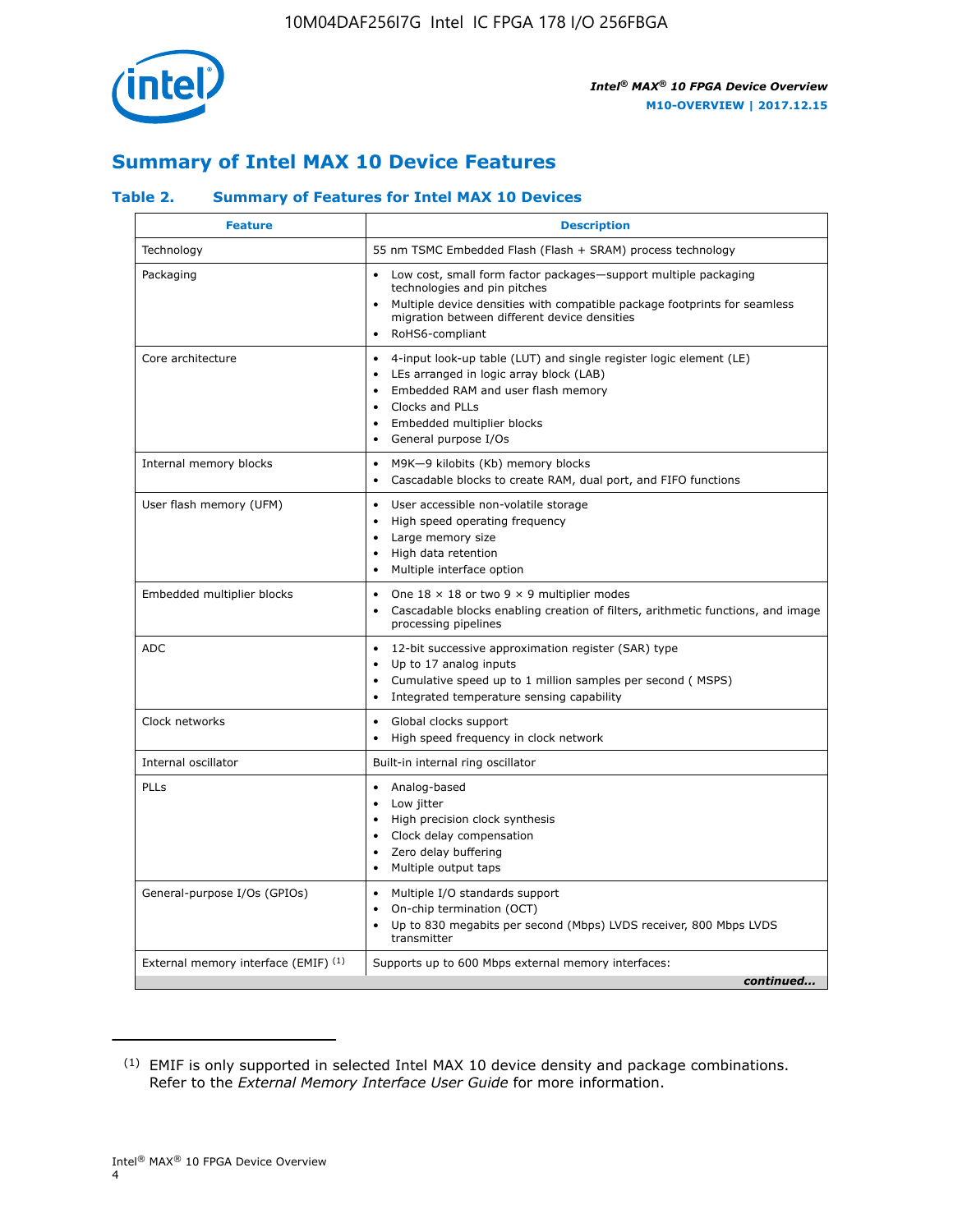

| <b>Feature</b>                | <b>Description</b>                                                                                                                                                                                                                                                                                                                                                                                                                               |  |  |  |
|-------------------------------|--------------------------------------------------------------------------------------------------------------------------------------------------------------------------------------------------------------------------------------------------------------------------------------------------------------------------------------------------------------------------------------------------------------------------------------------------|--|--|--|
|                               | DDR3, DDR3L, DDR2, LPDDR2 (on 10M16, 10M25, 10M40, and 10M50.)<br>SRAM (Hardware support only)<br><i>Note:</i> For 600 Mbps performance, -6 device speed grade is required.<br>Performance varies according to device grade (commercial, industrial, or<br>automotive) and device speed grade $(-6 \text{ or } -7)$ . Refer to the <i>Intel MAX</i><br>10 FPGA Device Datasheet or External Memory Interface Spec Estimator<br>for more details. |  |  |  |
| Configuration                 | Internal configuration<br>JTAG<br>٠<br>Advanced Encryption Standard (AES) 128-bit encryption and compression<br>options<br>Flash memory data retention of 20 years at 85 $^{\circ}$ C                                                                                                                                                                                                                                                            |  |  |  |
| Flexible power supply schemes | Single- and dual-supply device options<br>Dynamically controlled input buffer power down<br>Sleep mode for dynamic power reduction                                                                                                                                                                                                                                                                                                               |  |  |  |

## **Intel MAX 10 Device Ordering Information**

#### **Figure 1. Sample Ordering Code and Available Options for Intel MAX 10 Devices**



*Note:* The –I6 and –A6 speed grades of the Intel MAX 10 FPGA devices are not available by default in the Intel Quartus Prime software. Contact your local Intel sales representatives for support.

#### **Related Links**

#### [Intel FPGA Product Selector](http://www.altera.com/products/selector/psg-selector.html)

Provides the latest information about Intel FPGAs.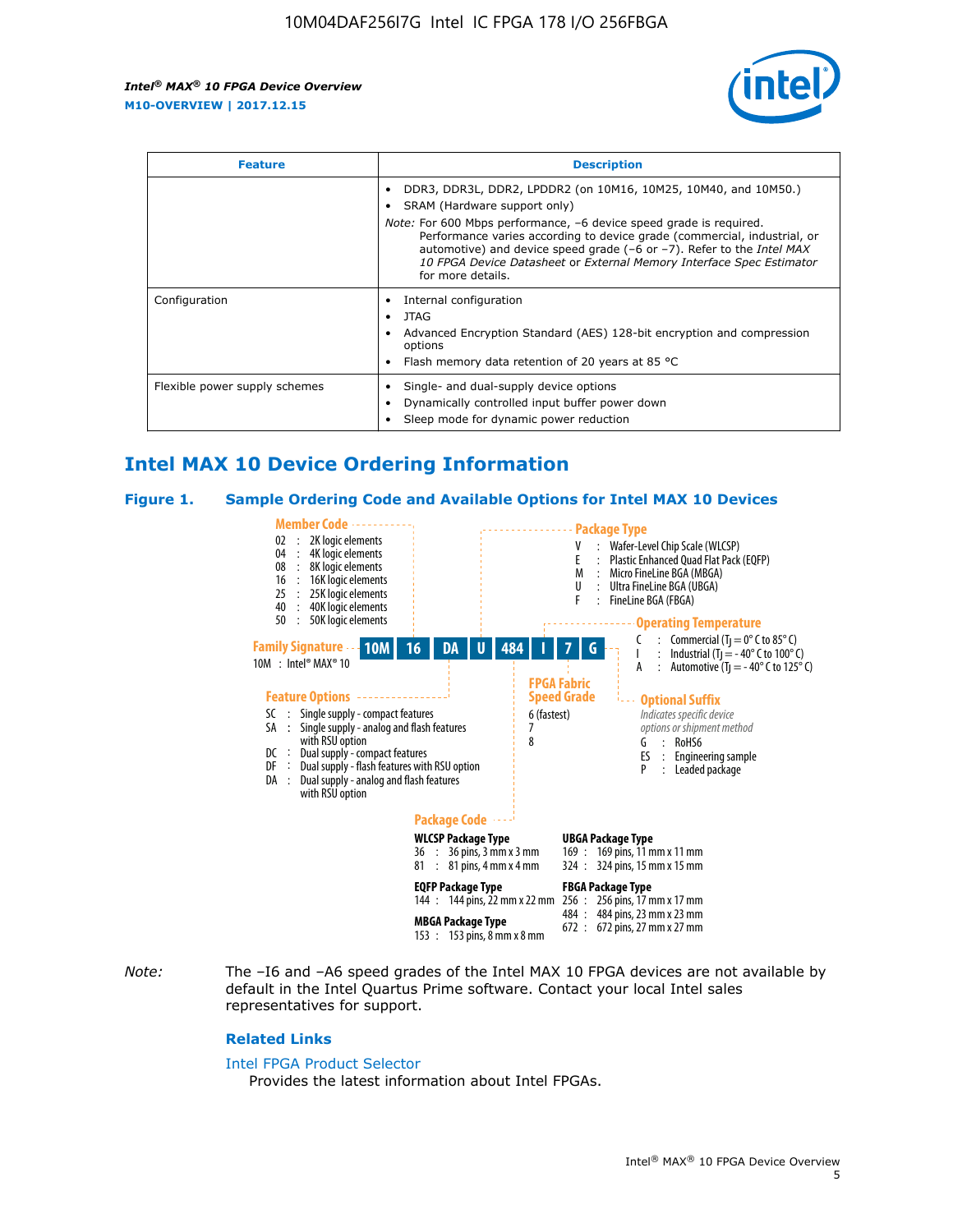

## **Intel MAX 10 Device Feature Options**

## **Table 3. Feature Options for Intel MAX 10 Devices**

| <b>Option</b> | <b>Feature</b>                                                                                                                                                                          |
|---------------|-----------------------------------------------------------------------------------------------------------------------------------------------------------------------------------------|
| Compact       | Devices with core architecture featuring single configuration image with self-configuration capability                                                                                  |
| Flash         | Devices with core architecture featuring:<br>Dual configuration image with self-configuration capability<br>Remote system upgrade capability<br>Memory initialization                   |
| Analog        | Devices with core architecture featuring:<br>Dual configuration image with self-configuration capability<br>Remote system upgrade capability<br>Memory initialization<br>Integrated ADC |

## **Intel MAX 10 Device Maximum Resources**

## **Table 4. Maximum Resource Counts for Intel MAX 10 Devices**

| <b>Resource</b>                     |                            | <b>Device</b>  |              |              |                |                |              |                |
|-------------------------------------|----------------------------|----------------|--------------|--------------|----------------|----------------|--------------|----------------|
|                                     |                            | <b>10M02</b>   | <b>10M04</b> | <b>10M08</b> | <b>10M16</b>   | <b>10M25</b>   | <b>10M40</b> | <b>10M50</b>   |
|                                     | Logic Elements (LE) (K)    | $\overline{2}$ | 4            | 8            | 16             | 25             | 40           | 50             |
| M9K Memory (Kb)                     |                            | 108            | 189          | 378          | 549            | 675            | 1,260        | 1,638          |
|                                     | User Flash Memory (Kb) (2) | 96             | 1,248        | 1,376        | 2,368          | 3,200          | 5,888        | 5,888          |
| $18 \times 18$ Multiplier           |                            | 16             | 20           | 24           | 45             | 55             | 125          | 144            |
| <b>PLL</b>                          |                            | 2              | 2            | 2            | $\overline{4}$ | $\overline{4}$ | 4            | $\overline{4}$ |
| GPIO                                |                            | 246            | 246          | 250          | 320            | 360            | 500          | 500            |
| <b>LVDS</b>                         | Dedicated<br>Transmitter   | 15             | 15           | 15           | 22             | 24             | 30           | 30             |
|                                     | Emulated<br>Transmitter    | 114            | 114          | 116          | 151            | 171            | 241          | 241            |
|                                     | Dedicated Receiver         | 114            | 114          | 116          | 151            | 171            | 241          | 241            |
| <b>Internal Configuration Image</b> |                            | $\mathbf{1}$   | 2            | 2            | $\overline{2}$ | 2              | 2            | $\overline{2}$ |
| <b>ADC</b>                          |                            |                | 1            | 1            | $\mathbf{1}$   | 2              | 2            | 2              |

<sup>(2)</sup> The maximum possible value including user flash memory and configuration flash memory. For more information, refer to [Intel MAX 10 User Flash Memory User Guide](https://www.altera.com/documentation/vgo1395753117436.html#vgo1395811844282).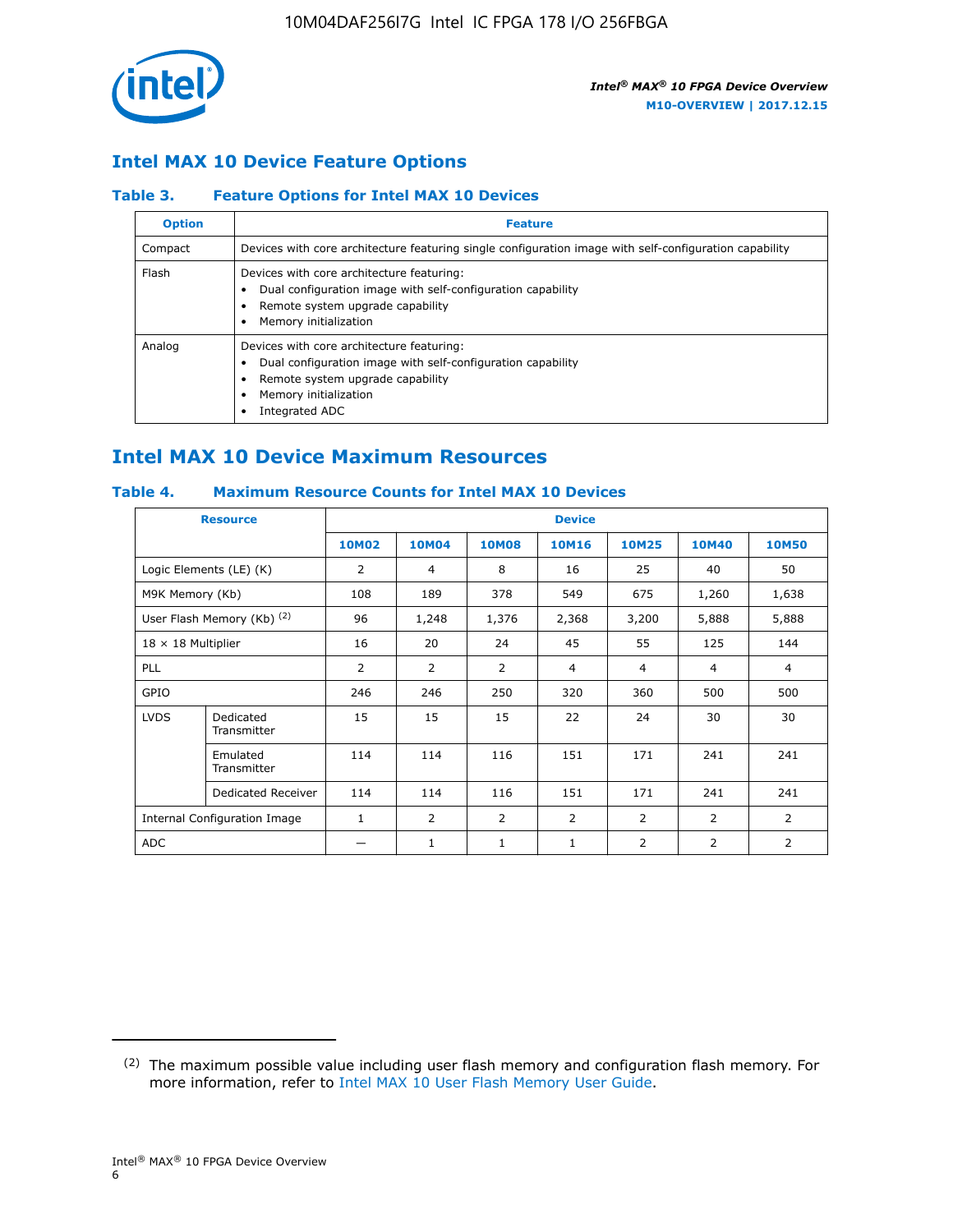

## **Intel MAX 10 Devices I/O Resources Per Package**

#### **Table 5. Package Plan for Intel MAX 10 Single Power Supply Devices**

| <b>Device</b> |                   | <b>Package</b>                     |                      |                             |                                      |  |  |  |  |
|---------------|-------------------|------------------------------------|----------------------|-----------------------------|--------------------------------------|--|--|--|--|
|               | <b>Type</b>       | M153<br>153-pin MBGA               | U169<br>169-pin UBGA | <b>U324</b><br>324-pin UBGA | E144<br>144-pin EQFP                 |  |  |  |  |
|               | <b>Size</b>       | $8 \text{ mm} \times 8 \text{ mm}$ | 11 mm $\times$ 11 mm | $15$ mm $\times$ 15 mm      | $22 \text{ mm} \times 22 \text{ mm}$ |  |  |  |  |
|               | <b>Ball Pitch</b> | $0.5$ mm                           | $0.8$ mm             | $0.8$ mm                    | $0.5$ mm                             |  |  |  |  |
| 10M02         |                   | 112                                | 130                  | 246                         | 101                                  |  |  |  |  |
| 10M04         |                   | 112                                | 130                  | 246                         | 101                                  |  |  |  |  |
| 10M08         |                   | 112                                | 130                  | 246                         | 101                                  |  |  |  |  |
| 10M16         |                   |                                    | 130                  | 246                         | 101                                  |  |  |  |  |
| 10M25         |                   |                                    |                      |                             | 101                                  |  |  |  |  |
| 10M40         |                   |                                    |                      |                             | 101                                  |  |  |  |  |
| 10M50         |                   |                                    |                      |                             | 101                                  |  |  |  |  |

## **Table 6. Package Plan for Intel MAX 10 Dual Power Supply Devices**

| <b>Device</b> |                   | <b>Package</b> |                                                 |                                                                    |                         |                           |                             |  |  |
|---------------|-------------------|----------------|-------------------------------------------------|--------------------------------------------------------------------|-------------------------|---------------------------|-----------------------------|--|--|
|               | <b>Type</b>       | <b>V36</b>     | <b>V81</b>                                      | <b>U324</b><br>36-pin WLCSP 81-pin WLCSP 324-pin UBGA 256-pin FBGA | <b>F256</b>             | F484<br>484-pin FBGA      | <b>F672</b><br>672-pin FBGA |  |  |
|               | <b>Size</b>       |                | $3$ mm $\times$ 3 mm $\vert$ 4 mm $\times$ 4 mm | $15$ mm $\times$ 15<br>mm                                          | 17 mm $\times$ 17<br>mm | $23$ mm $\times$ 23<br>mm | $27$ mm $\times$ 27<br>mm   |  |  |
|               | <b>Ball Pitch</b> | $0.4$ mm       | $0.4$ mm                                        | $0.8$ mm                                                           | 1.0 <sub>mm</sub>       | 1.0 <sub>mm</sub>         | 1.0 <sub>mm</sub>           |  |  |
| 10M02         |                   | 27             |                                                 | 160                                                                |                         |                           |                             |  |  |
| 10M04         |                   |                |                                                 | 246                                                                | 178                     |                           |                             |  |  |
| 10M08         |                   |                | 56                                              | 246                                                                | 178                     | 250                       |                             |  |  |
| 10M16         |                   |                |                                                 | 246                                                                | 178                     | 320                       |                             |  |  |
| 10M25         |                   |                |                                                 |                                                                    | 178                     | 360                       |                             |  |  |
| 10M40         |                   |                |                                                 |                                                                    | 178                     | 360                       | 500                         |  |  |
| 10M50         |                   |                |                                                 |                                                                    | 178                     | 360                       | 500                         |  |  |

## **Related Links**

- [Intel MAX 10 General Purpose I/O User Guide](https://www.altera.com/documentation/sam1393999966669.html#sam1394000084476)
- [Intel MAX 10 High-Speed LVDS I/O User Guide](https://www.altera.com/documentation/sam1394433606063.html#sam1394433911642)

## **Intel MAX 10 Vertical Migration Support**

Vertical migration supports the migration of your design to other Intel MAX 10 devices of different densities in the same package with similar I/O and ADC resources.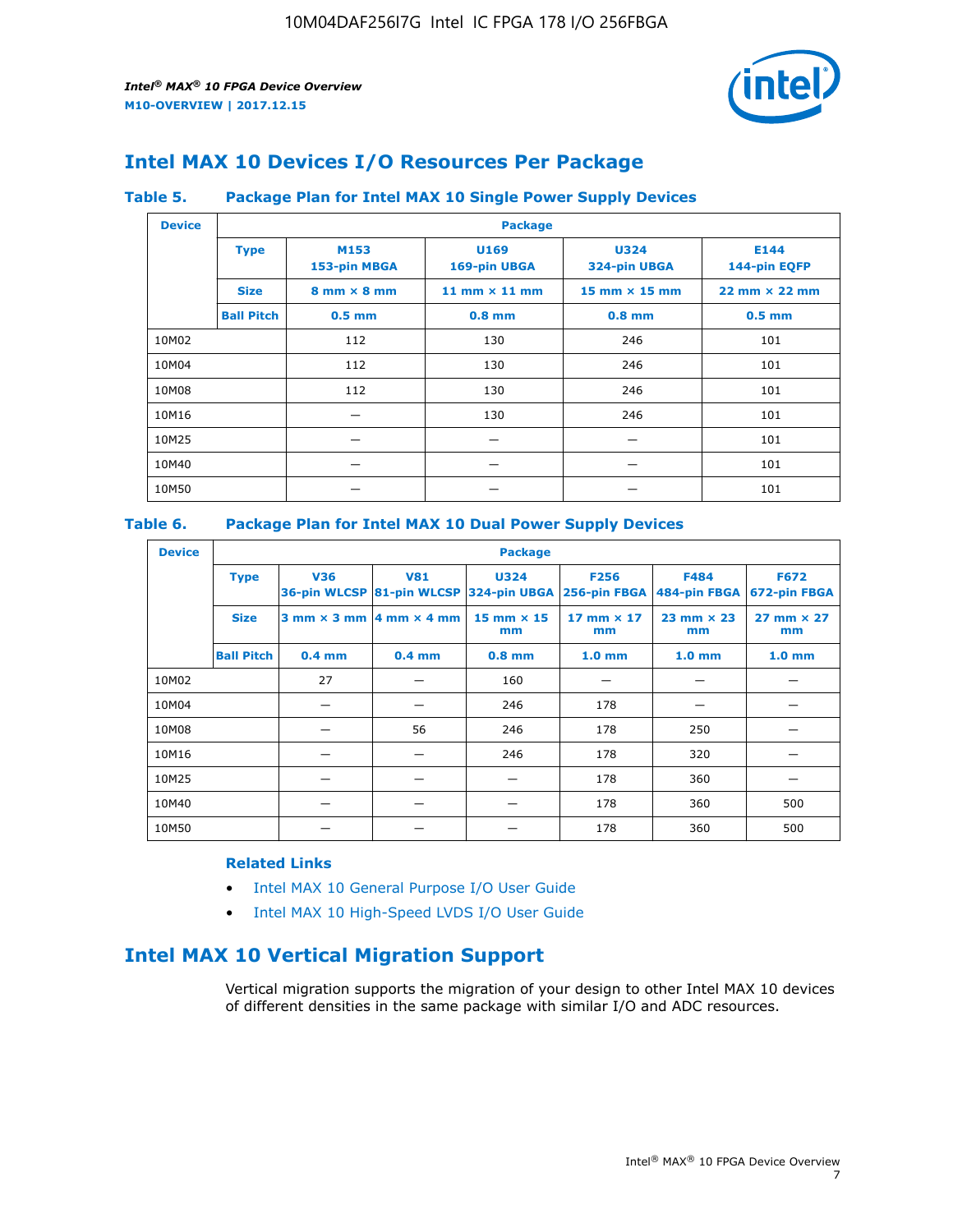

## **Intel MAX 10 I/O Vertical Migration Support**

#### **Figure 2. Migration Capability Across Intel MAX 10 Devices**

- The arrows indicate the migration paths. The devices included in each vertical migration path are shaded. Non-migratable devices are omitted. Some packages have several migration paths. Devices with lesser I/O resources in the same path have lighter shades.
- To achieve the full I/O migration across product lines in the same migration path, restrict I/Os usage to match the product line with the lowest I/O count.

|               | Package                          |            |      |      |             |                  |                                    |      |      |  |
|---------------|----------------------------------|------------|------|------|-------------|------------------|------------------------------------|------|------|--|
| <b>Device</b> | <b>V36</b>                       | <b>V81</b> | M153 | U169 | <b>U324</b> | F <sub>256</sub> | E144                               | F484 | F672 |  |
| 10M02         |                                  |            |      |      | 7           |                  |                                    |      |      |  |
| 10M04         |                                  |            |      |      |             |                  |                                    |      |      |  |
| 10M08         |                                  |            |      |      |             |                  |                                    |      |      |  |
| 10M16         |                                  |            |      |      |             |                  |                                    |      |      |  |
| 10M25         |                                  |            |      |      |             |                  |                                    |      |      |  |
| 10M40         |                                  |            |      |      |             |                  |                                    |      |      |  |
| 10M50         |                                  |            |      |      |             |                  |                                    |      |      |  |
|               | <b>Dual Power Supply Devices</b> |            |      |      |             |                  | <b>Single Power Supply Devices</b> |      |      |  |

*Note:* To verify the pin migration compatibility, use the Pin Migration View window in the Intel Quartus Prime software Pin Planner.

## **Intel MAX 10 ADC Vertical Migration Support**

#### **Figure 3. ADC Vertical Migration Across Intel MAX 10 Devices**

The arrows indicate the ADC migration paths. The devices included in each vertical migration path are shaded.

|                                                                                                                                                                                                                  | Package          |      |      |                  |      |      |      |  |  |
|------------------------------------------------------------------------------------------------------------------------------------------------------------------------------------------------------------------|------------------|------|------|------------------|------|------|------|--|--|
| <b>Device</b>                                                                                                                                                                                                    | M <sub>153</sub> | U169 | U324 | F <sub>256</sub> | E144 | F484 | F672 |  |  |
| 10M04                                                                                                                                                                                                            |                  |      |      |                  |      |      |      |  |  |
| 10M08                                                                                                                                                                                                            |                  |      |      |                  |      |      |      |  |  |
| 10M16                                                                                                                                                                                                            |                  |      |      |                  |      |      |      |  |  |
| 10M25                                                                                                                                                                                                            |                  |      |      |                  |      |      |      |  |  |
| 10M40                                                                                                                                                                                                            |                  |      |      |                  |      |      |      |  |  |
| 10M50                                                                                                                                                                                                            |                  |      |      |                  |      |      |      |  |  |
| Dual ADC Device: Each ADC (ADC1 and ADC2) supports 1 dedicated analog input pin and 8 dual function pins.<br>Single ADC Device: Single ADC that supports 1 dedicated analog input pin and 16 dual function pins. |                  |      |      |                  |      |      |      |  |  |

**Single ADC Device:** Single ADC that supports 1 dedicated analog input pin and 8 dual function pins.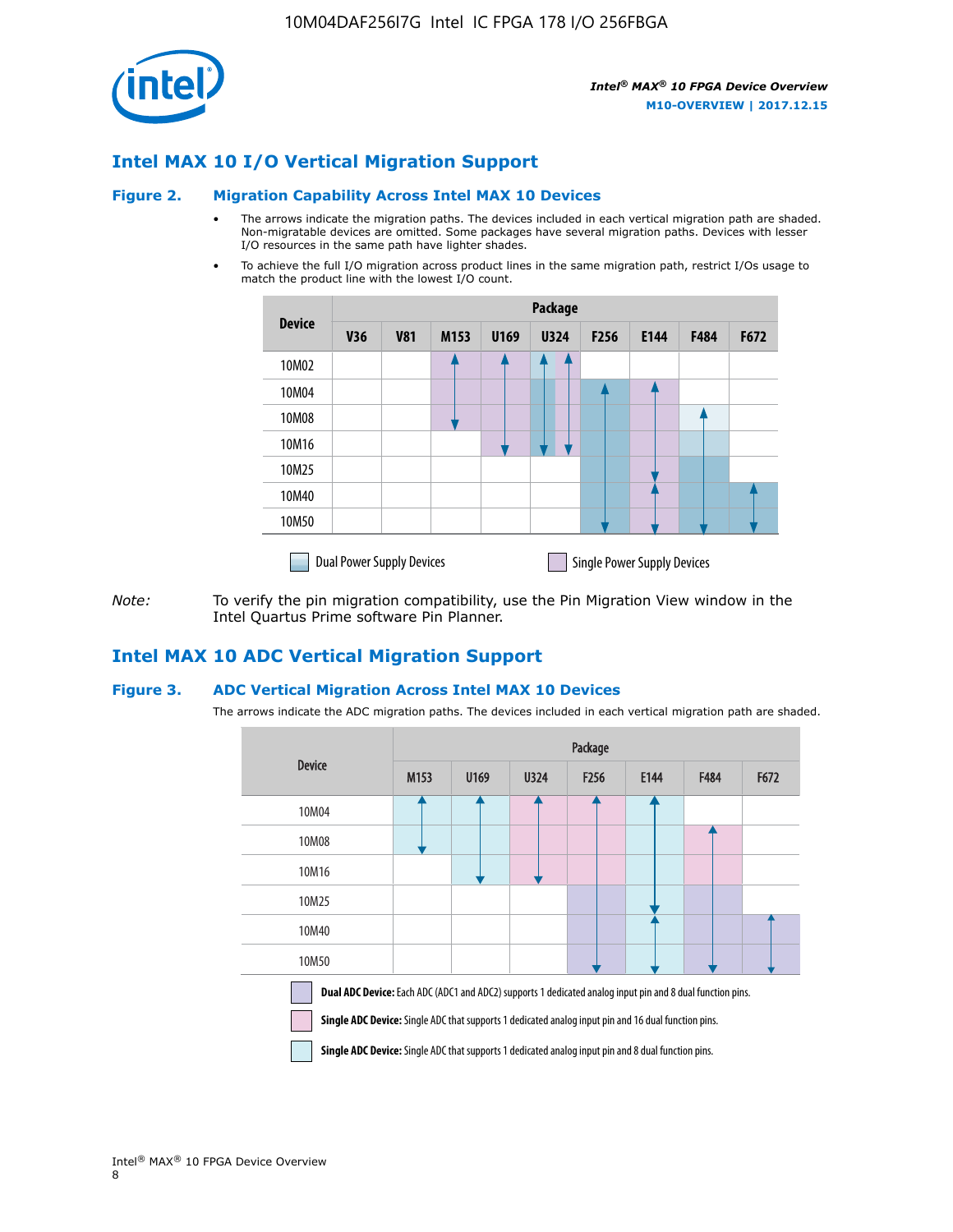

### **Table 7. Pin Migration Conditions for ADC Migration**

| <b>Source</b>     | <b>Target</b>     | <b>Migratable Pins</b>                                                                                            |
|-------------------|-------------------|-------------------------------------------------------------------------------------------------------------------|
| Single ADC device | Single ADC device | You can migrate all ADC input pins                                                                                |
| Dual ADC device   | Dual ADC device   |                                                                                                                   |
| Single ADC device | Dual ADC device   | One dedicated analog input pin.                                                                                   |
| Dual ADC device   | Single ADC device | Eight dual function pins from the ADC1 block of the<br>٠<br>source device to the ADC1 block of the target device. |

## **Logic Elements and Logic Array Blocks**

The LAB consists of 16 logic elements (LE) and a LAB-wide control block. An LE is the smallest unit of logic in the Intel MAX 10 device architecture. Each LE has four inputs, a four-input look-up table (LUT), a register, and output logic. The four-input LUT is a function generator that can implement any function with four variables.

#### **Figure 4. Intel MAX 10 Device Family LEs**



## **Analog-to-Digital Converter**

Intel MAX 10 devices feature up to two ADCs. You can use the ADCs to monitor many different signals, including on-chip temperature.

#### **Table 8. ADC Features**

| <b>Feature</b>             | <b>Description</b>                                                                                                                                                                                  |
|----------------------------|-----------------------------------------------------------------------------------------------------------------------------------------------------------------------------------------------------|
| 12-bit resolution          | Translates analog signal to digital data for information processing, computing,<br>data transmission, and control systems<br>Provides a 12-bit digital representation of the observed analog signal |
| Up to 1 MSPS sampling rate | Monitors single-ended external inputs with a cumulative sampling rate of 25<br>kilosamples per second to 1 MSPS in normal mode                                                                      |
|                            |                                                                                                                                                                                                     |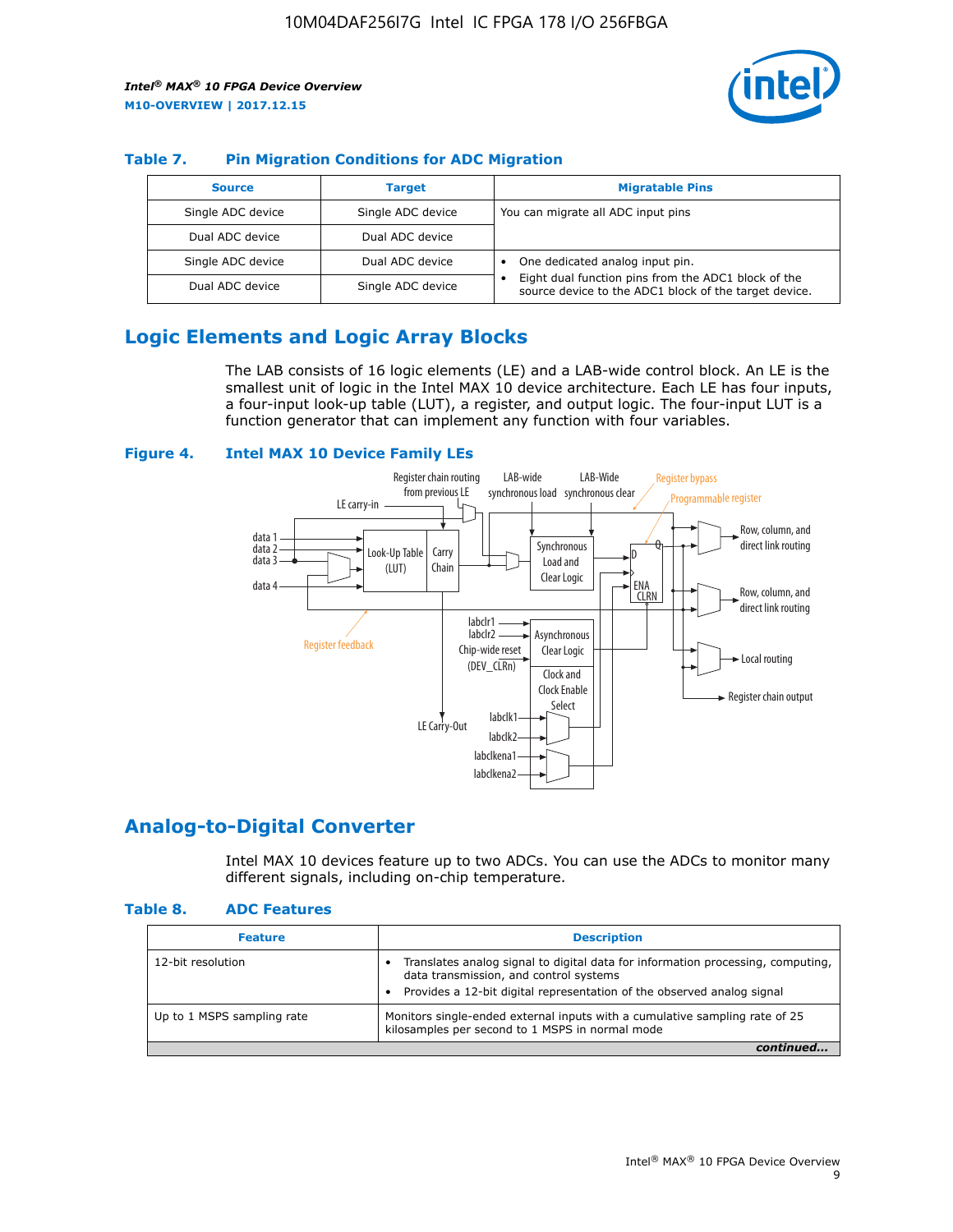

| <b>Feature</b>                                                  | <b>Description</b>                                                                                                                                 |
|-----------------------------------------------------------------|----------------------------------------------------------------------------------------------------------------------------------------------------|
| Up to 17 single-ended external inputs<br>for single ADC devices | One dedicated analog and 16 dual function input pins                                                                                               |
| Up to 18 single-ended external inputs<br>for dual ADC devices   | One dedicated analog and eight dual-function input pins in each ADC block<br>$\bullet$<br>Simultaneous measurement capability for dual ADC devices |
| On-chip temperature sensor                                      | Monitors external temperature data input with a sampling rate of up to 50<br>kilosamples per second                                                |

## **User Flash Memory**

The user flash memory (UFM) block in Intel MAX 10 devices stores non-volatile information.

UFM provides an ideal storage solution that you can access using Avalon Memory-Mapped (Avalon-MM) slave interface protocol.

#### **Table 9. UFM Features**

| <b>Features</b>     | <b>Capacity</b>                                                             |
|---------------------|-----------------------------------------------------------------------------|
| Endurance           | Counts to at least 10,000 program/erase cycles                              |
| Data retention      | 20 years at 85 $^{\circ}$ C<br>٠<br>10 years at 100 °C<br>$\bullet$         |
| Operating frequency | Maximum 116 MHz for parallel interface and 7.25 MHz for<br>serial interface |
| Data length         | Stores data up to 32 bits length in parallel                                |

## **Embedded Multipliers and Digital Signal Processing Support**

Intel MAX 10 devices support up to 144 embedded multiplier blocks. Each block supports one individual  $18 \times 18$ -bit multiplier or two individual  $9 \times 9$ -bit multipliers.

With the combination of on-chip resources and external interfaces in Intel MAX 10 devices, you can build DSP systems with high performance, low system cost, and low power consumption.

You can use the Intel MAX 10 device on its own or as a DSP device co-processor to improve price-to-performance ratios of DSP systems.

You can control the operation of the embedded multiplier blocks using the following options:

- Parameterize the relevant IP cores with the Intel Quartus Prime parameter editor
- Infer the multipliers directly with VHDL or Verilog HDL

System design features provided for Intel MAX 10 devices: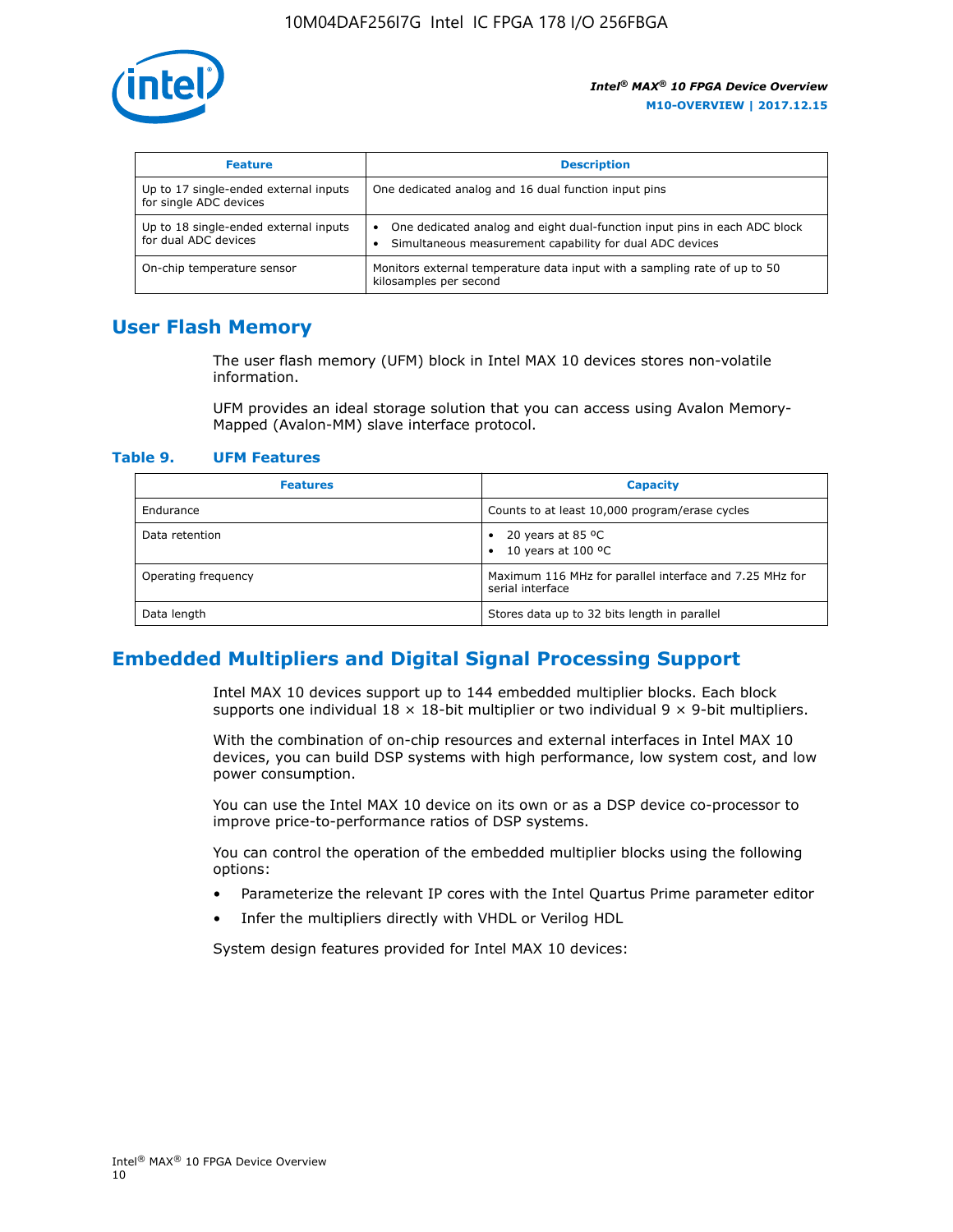

- DSP IP cores:
	- Common DSP processing functions such as finite impulse response (FIR), fast Fourier transform (FFT), and numerically controlled oscillator (NCO) functions
	- Suites of common video and image processing functions
- Complete reference designs for end-market applications
- DSP Builder for Intel FPGAs interface tool between the Intel Quartus Prime software and the MathWorks Simulink and MATLAB design environments
- DSP development kits

## **Embedded Memory Blocks**

The embedded memory structure consists of M9K memory blocks columns. Each M9K memory block of a Intel MAX 10 device provides 9 Kb of on-chip memory capable of operating at up to 284 MHz. The embedded memory structure consists of M9K memory blocks columns. Each M9K memory block of a Intel MAX 10 device provides 9 Kb of on-chip memory. You can cascade the memory blocks to form wider or deeper logic structures.

You can configure the M9K memory blocks as RAM, FIFO buffers, or ROM.

The Intel MAX 10 device memory blocks are optimized for applications such as high throughput packet processing, embedded processor program, and embedded data storage.

| <b>Operation Modes</b> | <b>Port Widths</b>                                                            |
|------------------------|-------------------------------------------------------------------------------|
| Single port            | $x1, x2, x4, x8, x9, x16, x18, x32, and x36$                                  |
| Simple dual port       | $x1, x2, x4, x8, x9, x16, x18, x32, and x36$                                  |
| True dual port         | $\times1, \times2, \times4, \times8, \times9, \times16, \text{and } \times18$ |

#### **Table 10. M9K Operation Modes and Port Widths**

## **Clocking and PLL**

Intel MAX 10 devices offer the following resources: global clock (GCLK) networks and phase-locked loops (PLLs) with a 116-MHz built-in oscillator.

Intel MAX 10 devices support up to 20 global clock (GCLK) networks with operating frequency up to 450 MHz. The GCLK networks have high drive strength and low skew.

The PLLs provide robust clock management and synthesis for device clock management, external system clock management, and I/O interface clocking. The high precision and low jitter PLLs offers the following features:

- Reduction in the number of oscillators required on the board
- Reduction in the device clock pins through multiple clock frequency synthesis from a single reference clock source
- Frequency synthesis
- On-chip clock de-skew
- Jitter attenuation
- Dynamic phase-shift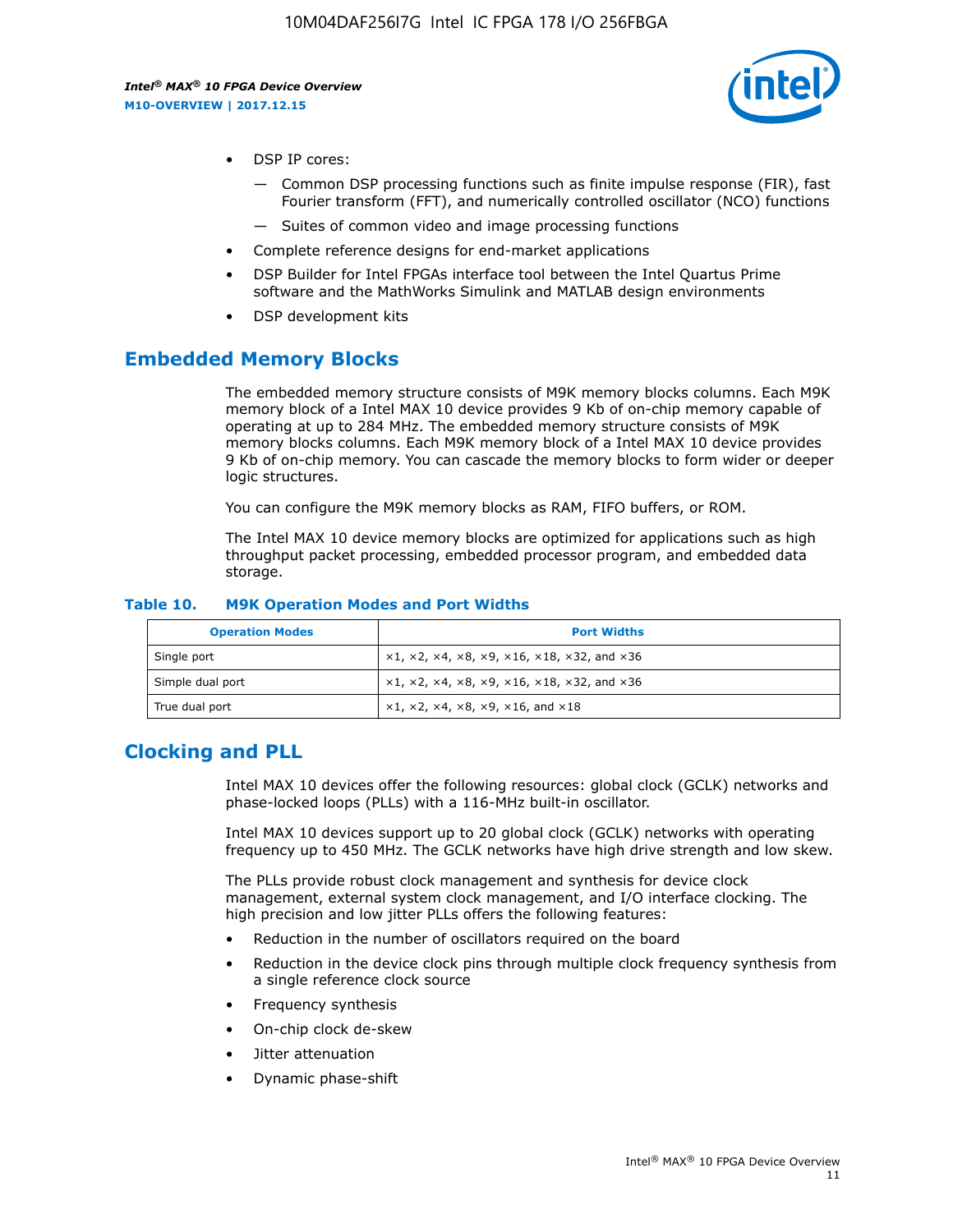

- Zero delay buffer
- Counter reconfiguration
- Bandwidth reconfiguration
- Programmable output duty cycle
- PLL cascading
- Reference clock switchover
- Driving of the ADC block

## **FPGA General Purpose I/O**

The Intel MAX 10 I/O buffers support a range of programmable features.

These features increase the flexibility of I/O utilization and provide an alternative to reduce the usage of external discrete components such as a pull-up resistor and a PCI clamp diode.

## **External Memory Interface**

Dual-supply Intel MAX 10 devices feature external memory interfaces solution that uses the I/O elements on the right side of the devices together with the UniPHY IP.

With this solution, you can create external memory interfaces to 16-bit SDRAM components with error correction coding (ECC).

*Note:* The external memory interface feature is available only for dual-supply Intel MAX 10 devices.

#### **Table 11. External Memory Interface Performance**

| <b>External Memory</b><br>Interface $(3)$ | <b>I/O Standard</b> | <b>Maximum Width</b> | <b>Maximum Frequency (MHz)</b> |
|-------------------------------------------|---------------------|----------------------|--------------------------------|
| <b>DDR3 SDRAM</b>                         | $SSTL-15$           | 16 bit $+8$ bit ECC  | 303                            |
| <b>DDR3L SDRAM</b>                        | SSTL-135            | 16 bit $+8$ bit ECC  | 303                            |
| <b>DDR2 SDRAM</b>                         | SSTL-18             | 16 bit $+8$ bit ECC  | 200                            |
| LPDDR2 SDRAM                              | HSUL-12             | 16 bit without ECC   | 200(4)                         |

#### **Related Links**

[External Memory Interface Spec Estimator](http://www.altera.com/technology/memory/estimator/mem-emif-index.html)

Provides a parametric tool that allows you to find and compare the performance of the supported external memory interfaces in Intel FPGAs.

 $(3)$  The device hardware supports SRAM. Use your own design to interface with SRAM devices.

 $(4)$  To achieve the specified performance, constrain the memory device I/O and core power supply variation to within ±3%. By default, the frequency is 167 MHz.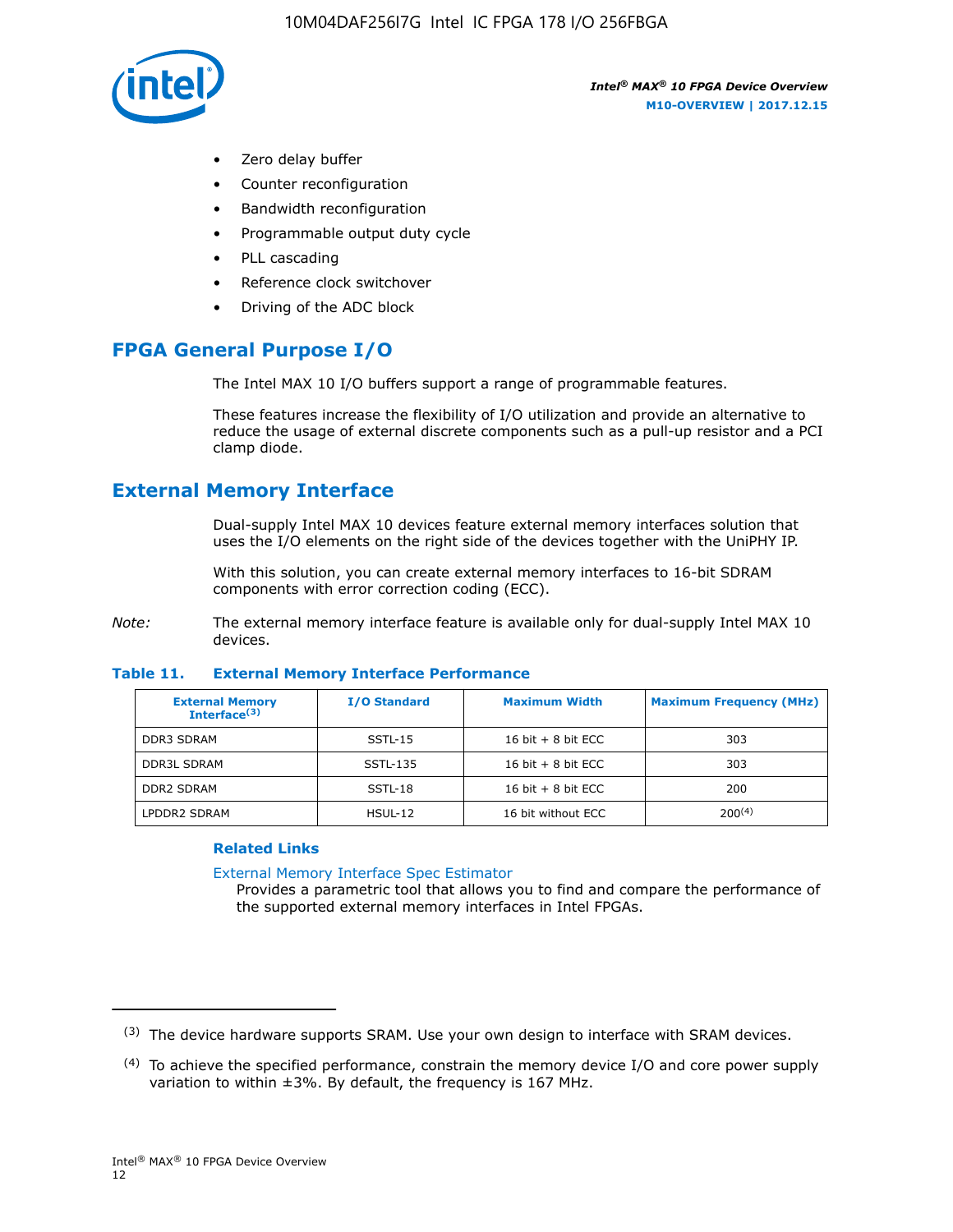

## **Configuration**

## **Table 12. Configuration Features**

| <b>Feature</b>                    | <b>Description</b>                                                                                                                                                                       |
|-----------------------------------|------------------------------------------------------------------------------------------------------------------------------------------------------------------------------------------|
| Dual configuration                | Stores two configuration images in the configuration flash memory (CFM)<br>Selects the first configuration image to load using the CONFIG SEL pin                                        |
| Design security                   | Supports 128-bit key with non-volatile key programming<br>Limits access of the JTAG instruction during power-up in the JTAG secure mode<br>Unique device ID for each Intel MAX 10 device |
| <b>SEU Mitigation</b>             | Auto-detects cyclic redundancy check (CRC) errors during configuration<br>Provides optional CRC error detection and identification in user mode                                          |
| Dual-purpose configuration<br>pin | Functions as configuration pins prior to user mode<br>Provides options to be used as configuration pin or user I/O pin in user mode                                                      |
| Configuration data<br>compression | Decompresses the compressed configuration bitstream data in real-time during<br>configuration<br>Reduces the size of configuration image stored in the CFM                               |
| Instant-on                        | Provides the fastest power-up mode for Intel MAX 10 devices.                                                                                                                             |

#### **Table 13. Configuration Schemes for Intel MAX 10 Devices**

| <b>Configuration Scheme</b>   | <b>Compression</b>       | <b>Encryption</b> | <b>Dual Image</b><br><b>Configuration</b> | <b>Data Width</b> |
|-------------------------------|--------------------------|-------------------|-------------------------------------------|-------------------|
| <b>Internal Configuration</b> | Yes                      | Yes               | Yes                                       |                   |
| <b>JTAG</b>                   | $\overline{\phantom{a}}$ |                   | -                                         |                   |

## **Power Management**

#### **Table 14. Power Options**

| <b>Power Options</b>                  | <b>Advantage</b>                                                                                                                        |
|---------------------------------------|-----------------------------------------------------------------------------------------------------------------------------------------|
| Single-supply device                  | Saves board space and costs.                                                                                                            |
| Dual-supply device                    | Consumes less power<br>Offers higher performance<br>$\bullet$                                                                           |
| Power management<br>controller scheme | Reduces dynamic power consumption when certain applications are in standby mode<br>Provides a fast wake-up time of less than 1 ms.<br>٠ |

## **Document Revision History for Intel MAX 10 FPGA Device Overview**

| <b>Date</b>   | <b>Version</b> | <b>Changes</b>                                                                                                                                                                                                                       |
|---------------|----------------|--------------------------------------------------------------------------------------------------------------------------------------------------------------------------------------------------------------------------------------|
| December 2017 | 2017.12.15     | Added the U324 package for the Intel MAX 10 single power supply<br>devices.<br>Updated the 10M02 GPIO and LVDS count in the Maximum Resource<br>Counts for Intel MAX 10 Devices table.<br>Updated the I/O vertical migration figure. |
| February 2017 | 2017.02.21     | Rebranded as Intel.                                                                                                                                                                                                                  |
|               |                |                                                                                                                                                                                                                                      |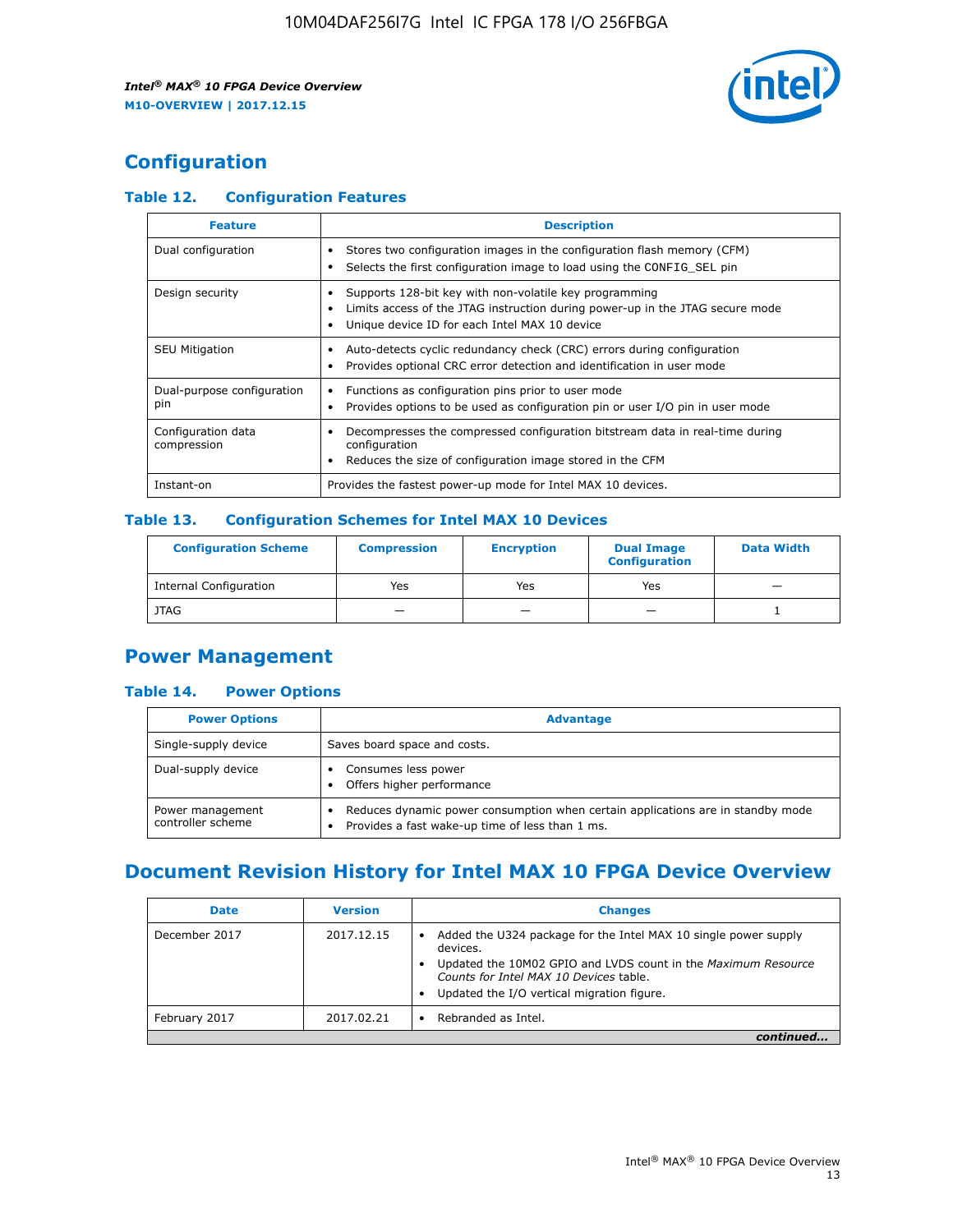

| <b>Date</b>    | <b>Version</b> | <b>Changes</b>                                                                                                                                                                                                                                                                                                                                                                                                                                                                                                                                                                                                                                                                                                                                                                                                                                                                                                                                                                                                                                                                                                  |
|----------------|----------------|-----------------------------------------------------------------------------------------------------------------------------------------------------------------------------------------------------------------------------------------------------------------------------------------------------------------------------------------------------------------------------------------------------------------------------------------------------------------------------------------------------------------------------------------------------------------------------------------------------------------------------------------------------------------------------------------------------------------------------------------------------------------------------------------------------------------------------------------------------------------------------------------------------------------------------------------------------------------------------------------------------------------------------------------------------------------------------------------------------------------|
| December 2016  | 2016.12.20     | • Updated EMIF information in the Summary of Features for Intel MAX 10<br>Devices table. EMIF is only supported in selected Intel MAX 10 device<br>density and package combinations, and for 600 Mbps performance, -6<br>device speed grade is required.<br>Updated the device ordering information to include P for leaded<br>package.                                                                                                                                                                                                                                                                                                                                                                                                                                                                                                                                                                                                                                                                                                                                                                         |
| May 2016       | 2016.05.02     | Removed all preliminary marks.<br>Update the ADC sampling rate description. The ADC feature monitors<br>single-ended external inputs with a cumulative sampling rate of 25<br>kilosamples per second to 1 MSPS in normal mode.                                                                                                                                                                                                                                                                                                                                                                                                                                                                                                                                                                                                                                                                                                                                                                                                                                                                                  |
| November 2015  | 2015.11.02     | Removed SF feature from the device ordering information figure.<br>$\bullet$<br>Changed instances of Quartus II to Intel Quartus Prime.<br>$\bullet$                                                                                                                                                                                                                                                                                                                                                                                                                                                                                                                                                                                                                                                                                                                                                                                                                                                                                                                                                            |
| May 2015       | 2015.05.04     | Added clearer descriptions for the feature options listed in the device<br>ordering information figure.<br>Updated the maximum dedicated LVDS transmitter count of 10M02<br>device from 10 to 9.<br>Removed the F672 package of the Intel MAX 10 10M25 device :<br>- Updated the devices I/O resources per package.<br>- Updated the I/O vertical migration support.<br>- Updated the ADC vertical migration support.<br>Updated the maximum resources for 10M25 device:<br>- Maximum GPIO from 380 to 360.<br>- Maximum dedicated LVDS transmitter from 26 to 24.<br>- Maximum emulated LVDS transmitter from 181 to 171.<br>- Maximum dedicated LVDS receiver from 181 to 171.<br>Added ADC information for the E144 package of the 10M04 device.<br>Updated the ADC vertical migration diagram to clarify that there are<br>single ADC devices with eight and 16 dual function pins.<br>Removed the note about contacting Altera for DDR3, DDR3L, DDR2,<br>and LPDDR2 external memory interface support. The Intel Quartus<br>Prime software supports these external memory interfaces from version<br>15.0. |
| December 2014  | 2014.12.15     | Changed terms:<br>- "dual image" to "dual configuration image"<br>- "dual-image configuration" to dual configuration"<br>Added memory initialization feature for Flash and Analog devices.<br>Added maximum data retention capacity of up to 20 years for UFM<br>feature.<br>Added maximum operating frequency of 7.25 MHz for serial interface<br>for UFM feature.                                                                                                                                                                                                                                                                                                                                                                                                                                                                                                                                                                                                                                                                                                                                             |
| September 2014 | 2014.09.22     | Initial release.                                                                                                                                                                                                                                                                                                                                                                                                                                                                                                                                                                                                                                                                                                                                                                                                                                                                                                                                                                                                                                                                                                |